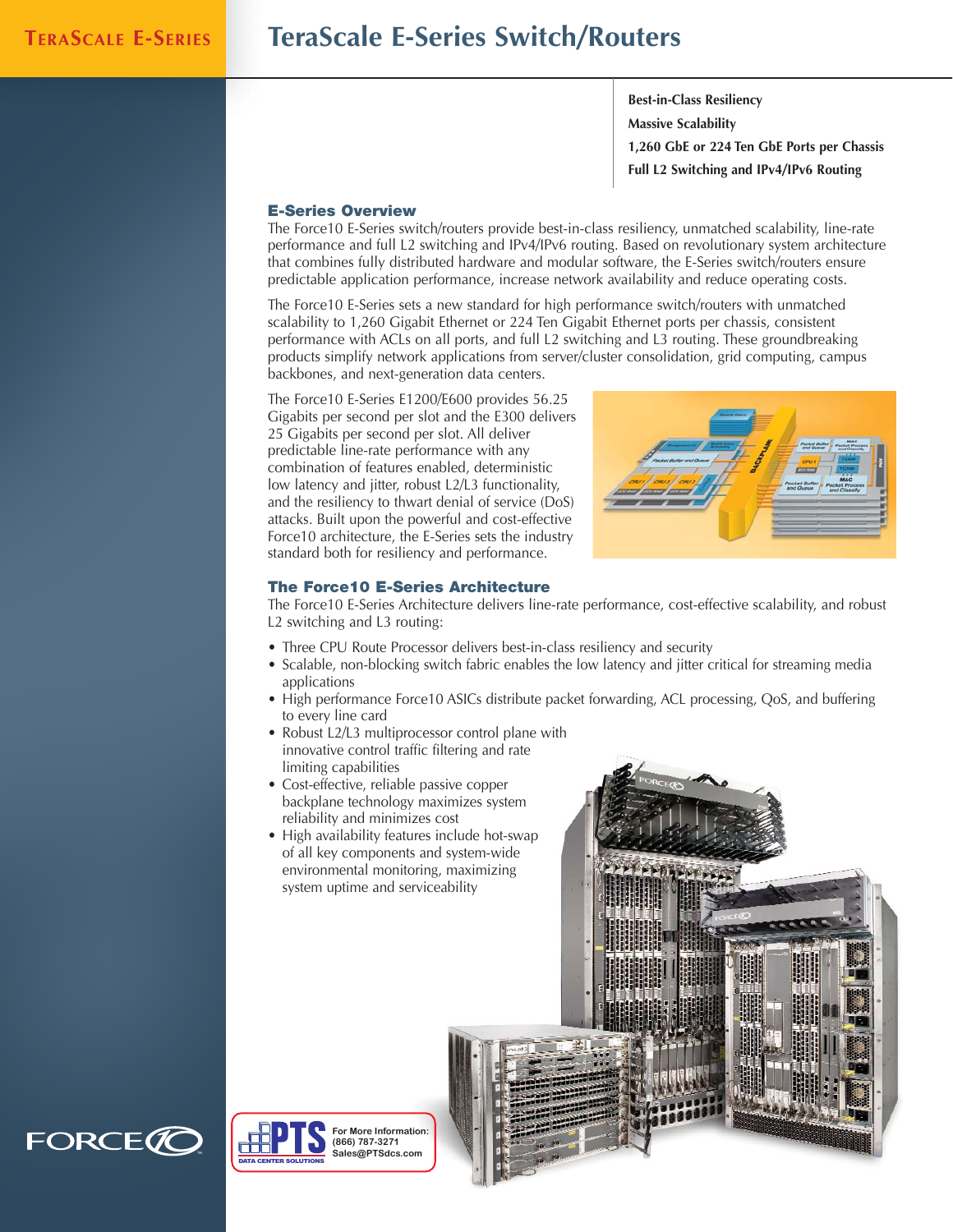#### **Ordering Information**

| <b>ORDER NUMBER</b>                | <b>DESCRIPTION</b>                                                     |
|------------------------------------|------------------------------------------------------------------------|
| CH-E300                            | E300 6-slot chassis with backplane                                     |
| CH-E600I                           | E600i 7-slot chassis with backplane                                    |
| CH-E1200I-DC                       | E1200i-DC 14-slot DC power                                             |
| <b>CH-E1200I-AC</b>                | chassis with backplane<br>E1200i-AC 14-slot AC power                   |
|                                    | chassis with backplane                                                 |
| CC-E300-FAN                        | E300 fan subsystem                                                     |
| CC-E600-FAN                        | E600 fan subsystem                                                     |
| <b>CC-E1200I-FAN</b>               | E1200i-AC fan subsystem                                                |
| LC-EF3-RPM                         | E300 Route Processor Module<br>(RPM) (series EF3)                      |
| <b>I.C.-EF-RPM</b>                 | E600/E1200 Route Processor<br>Module (RPM) (series EF)                 |
| CC-E-SFM3                          | E-Series Switch Fabric Module 3<br>(SFM3)                              |
| CC-E300-PWR-DC                     | E300 DC Power Entry Module (PEM)                                       |
| CC-E300-1200W-AC                   | E300 1200 W/800 W AC Power                                             |
|                                    | Supply Module (PSM)                                                    |
| CC-E600-PWR-DC<br>CC-E600-2500W-AC | E600 DC PEM<br>E600 2500 W/1500 W AC PSM                               |
| CC-E1200-PWR-DC                    | <b>E1200 DC PEM</b>                                                    |
| CC-E1200I-2800W-AC                 | E1200i-AC 2800 W AC PSM                                                |
| LC-EF-10GE-4P                      | E600/E1200 4-port 10 GbE line                                          |
|                                    | card - XFP modules required                                            |
| LC-EG-10GE-4P                      | (series EF)<br>E600/E1200 4-port 10 GbE line                           |
|                                    | card - XFP modules required                                            |
|                                    | (series EG)                                                            |
| LC-EF-10GE-16P                     | E600/E1200 16-port 10 Gigabit<br>Ethernet line card - XFP modules      |
|                                    | required (series EF)                                                   |
| LC-EG-10GE-16P                     | E600/E1200 16-port 10 GbE line                                         |
|                                    | card - XFP modules required<br>(series EG)                             |
| LC-EF-1GE-48P                      | E600/E1200 48-port GbE line                                            |
|                                    | card - SFP modules required                                            |
|                                    | (series EF)                                                            |
| LC-EG-1GE-48P                      | E600/E1200 48-port GbE line card<br>- SFP modules required (series EG) |
| LC-EF-GE-48T                       | E600/E1200 48-port                                                     |
|                                    | 10/100/1000Base-T line card                                            |
| LC-EG-GE-48T                       | with RJ45 interfaces (series EF)<br>E600/E1200 48-port                 |
|                                    | 10/100/1000Base-T line card with                                       |
|                                    | RJ45 interfaces (series EG)<br>E600/E1200 48-port high density         |
| LC-EF-GE-48T1                      | 10/100/1000Base-T line card                                            |
|                                    | with RJ45 interfaces (series EF)                                       |
| LC-EF-GE-90M                       | E600/E1200 90-port high density                                        |
|                                    | 10/100/1000Base-T line card<br>with MRJ21 interfaces (series EF)       |
| LC-EG-OC-48C-4P                    | E600/E1200 4-port OC-3c/                                               |
|                                    | OC-12c/OC-48c POS line card -<br>SFP modules required (series EG)      |
|                                    |                                                                        |
| LC-EF3-10GE-2P                     | E300 2-port 10 GbE line card -<br>XFP modules required (series EF3)    |
| LC-EG3-10GE-2P                     | E300 2-port 10 GbE line card -                                         |
|                                    | XFP modules required (series EG3)                                      |
| LC-EF3-10GE-8P                     | E300 8-port 10 GbE line card -<br>XFP modules required (series EF3)    |
| LC-EG3-10GE-8P                     | E300 8-port 10 GbE line card -<br>XFP modules required (series EG3)    |
| LC-EF3-1GE-24P                     | E300 24-port GbE line card -<br>SFP modules required (series EF3)      |
| LC-EG3-1GE-24P                     | E300 24-port GbE line card - SFP<br>modules required (series EG3)      |
| LC-EF3-GE-48T                      | E300 48-port high density                                              |
|                                    | 10/100/1000Base-T line card                                            |
|                                    | with RJ45 interfaces (series EF3)                                      |

SW-EF-LATEST FTOS software

## **E300 Chassis**

#### **E300**

```
6 line card slots<br>Size: 8 RU, 14
       Size: 8 RU, 14 h x 17.4 w x 22.78" d 
        (35.6 h x 44.2 w x 57.8 cm d)
Weight (factory-installed components): 90 lbs (40.8 kg)
Weight fully loaded: 170 lbs (77.1 kg)
ISO 7779 A-weighted sound pressure level: 
  79.21 dBA at 73.4°F (23°C)
AC Power
  Nominal input voltage: 100-240 VAC 50/60 Hz
  Maximum thermal output: 
    6,989 BTU/h (2,049 W) at 100/120 VAC
    6,483 BTU/h (1,900 W) at 200/240 VAC
  Maximum input current per module:
     7.2 A at 100 VAC 6.0 A at 120 VAC<br>5.1 A at 200 VAC 4.2 A at 240 VAC
                               4.2 A at 240 VAC
   Maximum system power input: 
2.2 KVA at 100/120 VAC
    2.0 KVA at 200/240 VAC
  Maximum power consumption: 
    2,149 W at 100/120 VAC
     2,000 W at 200/240 VAC
DC Power
  Nominal input voltage: –44 to –60 VDC
  Maximum thermal output: 5,596 BTU/h (1,640 W)
  Maximum current draw per DC PEM: 60 A
  Maximum power consumption: 1,740
```


#### **E600 Chassis**

### **E600i**

7 line card slots<br>Size: 16 RU, 2 16 RU, 28 h x 17.4 w x 21.45" d (71.1 h x 44.2 w x 54.4 cm d) Weight (factory-installed components): 81 lbs (36.7 kg) Weight fully loaded: 242 lbs (109.8 kg) ISO 7779 A-weighted sound pressure level: 70.42 dBA at 73.4°F (23°C) AC Power Nominal input voltage: 120-240 VAC 50/60 Hz Maximum thermal output: 10,822 BTU/h (3,172 W) at 100/120 VAC 9,914 BTU/h (2,906 W) at 200/240 VAC Maximum input current per module:<br>11.5 A at 100 VAC 9.6 A at 120 VAC 11.5 A at 100 VAC<br>8.0 A at 200 VAC 6.7 A at 240 VAC Maximum system power input: 3.5 KVA at 100/120 VAC 3.2 KVA at 200/240 VAC Maximum power consumption: 3,422 W at 100/120 VAC 3,156 W at 200/240 VAC DC Power Nominal input voltage: –44 to –60 VDC Maximum thermal output: 8,838 BTU/h (2,590 W) Maximum current draw per DC PEM: 75 A Maximum power consumption: 2,840 W



# **E1200 Chassis**

# **E1200i-DC**

14 line card slots Size: 21 RU, 36.75 h x 17.4 w x 21" d (93.3 h x 44.2 w x 53.3 cm d) Weight (factory-installed components): 97 lbs (44 kg) Weight fully loaded: 321 lbs (145.6 kg) ISO 7779 A-weighted sound pressure level: 77.93 dBA low fan speed, 84.83 dBA maximum at 73.4°F (23°C) DC Power

Nominal input voltage: –44 to –60 VDC Maximum thermal output: 16,924 BTU/h (4,910 W) Maximum current draw per DC PEM: 150 A Maximum power consumption: 5,210 W



#### **E1200i-AC** 14 line card slots

Size: 24 RU, 42 h x 17.4 w x 22.25" d (106.68 h x 44.20 w x 56.51 cm d) Weight (factory-installed components): 139 lbs (63.05 kg) Weight fully loaded: 394 lbs (178.7 kg) ISO 7779 A-weighted sound pressure level: 77.93 dBA low fan speed, 84.83 dBA maximum at 73.4°F (23°C) AC Power Nominal input voltage: 200-240 VAC 50/60 Hz Maximum thermal output: 18,710 BTU/h (5,484 W) Maximum input current per module:<br>14.6 A at 200 VAC 12.2 A at 12.2 A at 240 VAC Maximum system power input: 5.8 KVA at 200/240 VAC Maximum power consumption: 5,734 W at 200/240 VAC

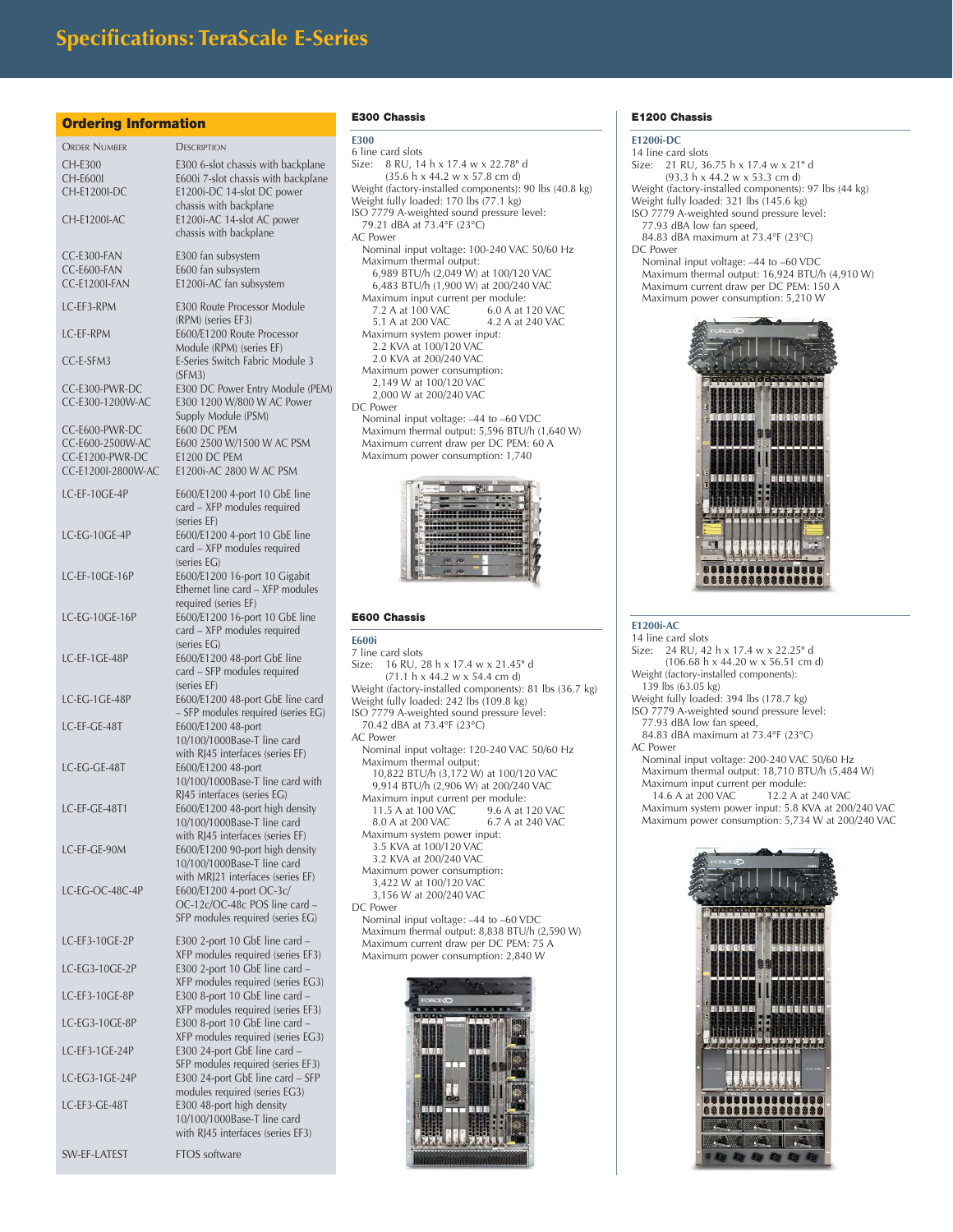#### **Specifications**

**Common** 19" front, 19" middle (optional) and 23" middle (E600/E1200 only) rack mountable Maximum Operating Specifications: Temperature: 32° to 104°F (0° to 40°C) Altitude: no degradation to 10,000 feet (3,048 m) Relative humidity: 5 to 85 percent, noncondensing Maximum Non-operating Specifications: Temperature: -40 $\degree$  to 158 $\degree$ F (-40 $\degree$  to 70 $\degree$ C) Maximum altitude: 15,000 feet (4,572 meters) Relative humidity: 5 to 95 percent, noncondensing

#### **Redundancy/Availability**

### **E1200i-DC**

| 1+1 redundant Route Processor Modules (RPMs)<br>8:1 redundant Switch Fabric Modules (SFMs)<br>1+1 redundant DC Power Entry Modules (PEMs)                         |
|-------------------------------------------------------------------------------------------------------------------------------------------------------------------|
| <b>E1200i-AC</b><br>1+1 redundant RPMs<br>8:1 redundant SFMs<br>2+2 redundant AC Power Supply Modules (PSMs) - 200/240 VAC<br>2+1 redundant AC PSMs - 200/240 VAC |
| <b>E600i</b><br>1+1 redundant RPMs<br>4.1 rodundont CEMe                                                                                                          |

4:1 redundant SFMs 1+1 redundant DC PEMs 2+2 redundant AC PSMs – 200/240 VAC 3+1 redundant AC PSMs – 100/120 VAC and 200/240 VAC **E300**

1+1 redundant RPMs 1:1 redundant SFMs 1+1 redundant DC PEMs 2+2 redundant AC PSMs – 200/240 VAC 3+1 redundant AC PSMs – 100/120 VAC and 200/240 VAC Online insertion and removal of all components

Built-in cable management Environmental self-monitoring

#### **IEEE Compliance**

802.1AB LLDP<br>802.1D Bridgi 802.1D Bridging, STP<br>802.1p L2 Prioritizati 802.1p L2 Prioritization<br>802.1Q VLAN Tagging, I VLAN Tagging, Double VLAN Tagging, GVRP<br>MSTP 802.1s MSTP 802.1w<br>802.1X 802.1X Network Access Control<br>802.3ab Gigabit Ethernet (1000B/ 802.3ab Gigabit Ethernet (1000BASE-T)<br>802.3ac Frame Extensions for VLAN Tag 802.3ac Frame Extensions for VLAN Tagging<br>802.3ac Frame Extensions for VLAN Tagging<br>802.3ad Link Aggregation with LACP 802.3ad Link Aggregation with LACP<br>802.3ad Link Aggregation with LACP<br>802.3ae 10 Gigabit Ethernet (10GBA) 802.3ae 10 Gigabit Ethernet (10GBASE-W, 10GBASE-X)<br>802.3ae 10 Gigabit Ethernet (10GBASE-CX4) 802.3ak 10 Gigabit Ethernet (10GBASE-CX4)<br>802.3i Fthernet (10BASE-T) 802.3i Ethernet (10BASE-T) 802.3u Fast Ethernet (100BASE-TX)  $802.3x$  Flow Control<br> $802.3z$  Gigabit Ether 802.3z Gigabit Ethernet (1000BASE-X)<br>ANSI/TIA-1057 LLDP-MED ANSI/TIA-1057 LLDP-MED Force10 FRRP (Force10 Redundant Ring Protocol) Force10 PVST+<br>MTU 9,252  $9,252$  bytes

#### **RFC and I-D Compliance**

| <b>General Internet Protocols</b> |                             |  |  |
|-----------------------------------|-----------------------------|--|--|
| 768                               | UDP                         |  |  |
| 793                               | <b>TCP</b>                  |  |  |
| 854                               | Telnet                      |  |  |
| 959                               | <b>FTP</b>                  |  |  |
| 1321                              | M <sub>D</sub> <sub>5</sub> |  |  |
| 1350                              | <b>TFTP</b>                 |  |  |
| 1661                              | PPP                         |  |  |
| 1989                              | PPP Link Quality Monitoring |  |  |
| 1990                              | PPP Multilink Protocol      |  |  |
| 1994                              | PPP CHAP                    |  |  |
| 2474                              | Differentiated Services     |  |  |
| 2615                              | PPP over SONET/SDH          |  |  |
| 2698                              | Two Rate Three Color Marker |  |  |
| 3164                              | Syslog                      |  |  |
| draft-ietf-bfd-base-03<br>RFD     |                             |  |  |

| 791          | <b>General IPv4 Protocols</b><br>IPv4                                       |                                                              |
|--------------|-----------------------------------------------------------------------------|--------------------------------------------------------------|
| 792          | <b>ICMP</b>                                                                 |                                                              |
| 826          | ARP                                                                         |                                                              |
| 1027         | Proxy ARP                                                                   |                                                              |
| 1035         | DNS (client)                                                                |                                                              |
| 1042         | Ethernet Transmission                                                       |                                                              |
| 1191         | Path MTU Discovery                                                          |                                                              |
| 1305<br>1519 | NTP <sub>v3</sub><br><b>CIDR</b>                                            |                                                              |
| 1542         | BOOTP (relay)                                                               |                                                              |
| 1812         | Routers                                                                     |                                                              |
| 1858         | IP Fragment Filtering                                                       |                                                              |
| 2131         | DHCP (relay)                                                                |                                                              |
| 2338         | <b>VRRP</b>                                                                 |                                                              |
| 3021         | 31-bit Prefixes                                                             |                                                              |
| 3128<br>3046 | Tiny Fragment Attack Protection<br>DHCP Relay Agent Information Option      |                                                              |
|              | <b>General IPv6 Protocols</b>                                               |                                                              |
| 1981         | Path MTU Discovery (partial)<br>IP <sub>v6</sub>                            |                                                              |
| 2460<br>2461 | Neighbor Discovery (partial)                                                |                                                              |
| 2462         | Stateless Address Autoconfiguration (partial)                               |                                                              |
| 2463         | ICMPv6                                                                      |                                                              |
| 2464         | <b>Ethernet Transmission</b>                                                |                                                              |
| 2675         | Jumbograms                                                                  |                                                              |
| 3587         | Global Unicast Address Format                                               |                                                              |
| 4291         | Addressing                                                                  |                                                              |
| <b>RIP</b>   |                                                                             |                                                              |
| 1058         | RIP <sub>v1</sub>                                                           |                                                              |
| 2453         | RIP <sub>v2</sub>                                                           |                                                              |
| <b>OSPF</b>  |                                                                             |                                                              |
| 1587         | <b>NSSA</b>                                                                 |                                                              |
| 2154         | MD <sub>5</sub>                                                             |                                                              |
|              | 2328 OSPFv2                                                                 |                                                              |
| 2370         | Opaque LSA                                                                  |                                                              |
| 2740         | OSPF <sub>v3</sub>                                                          |                                                              |
| 3623         | Graceful Restart                                                            |                                                              |
| 4222         | Prioritization and Congestion Avoidance                                     |                                                              |
| $IS-IS$      |                                                                             |                                                              |
| 1142         | $IS-IS$                                                                     |                                                              |
| 1195         | IPv4 Routing                                                                |                                                              |
| 2763         | Dynamic Hostname<br>Domain-Wide Prefixes                                    |                                                              |
| 2966<br>3373 | Three-way Handshake                                                         |                                                              |
| 3567         | MD5                                                                         |                                                              |
| 3784         | Wide Metrics                                                                |                                                              |
| 5120         | Multi-topology                                                              |                                                              |
| 5306         | Restart Signaling for IS-IS                                                 |                                                              |
|              |                                                                             | draft-ietf-isis-igp-p2p-over-lan-06 Point-to-Point Operation |
|              | draft-ietf-isis-ipv6-06<br>draft-kaplan-isis-ext-eth-02 Extended Frame Size | IPv6 Routing                                                 |
|              |                                                                             |                                                              |
| BGP          |                                                                             |                                                              |
| 1997         | Communities                                                                 |                                                              |
| 2385         | MD <sub>5</sub>                                                             |                                                              |
| 2439<br>2545 | Route Flap Damping<br>Multiprotocol Extensions for IPv6                     |                                                              |
| 2796         | Route Reflection                                                            |                                                              |
| 2842         | Capabilities                                                                |                                                              |
| 2858         | Multiprotocol Extensions                                                    |                                                              |
| 2918         | Route Refresh                                                               |                                                              |
| 3065         | Confederations                                                              |                                                              |
| 4360         | <b>Extended Communities</b>                                                 |                                                              |
| 4893         | 4-byte ASN                                                                  |                                                              |
| 5396         | 4-byte ASN Representation<br>draft-ietf-idr-bgp4-20                         | BGP <sub>v4</sub>                                            |
|              | draft-ietf-idr-restart-06                                                   | Graceful Restart                                             |
|              |                                                                             |                                                              |

#### **Multicast**

1112 IGMPv1<br>2236 IGMPv2

- 2236 IGMPv2<br>2710 MLDv1
- 2710 MLDv1<br>3376 IGMPv
- 3376 IGMPv3<br>3569 SSM for
- 3569 SSM for IPv4/IPv6<br>3618 MSDP
- 3618 MSDP<br>3810 MLDv:
- 3810 MLDv2<br>3973 PIM-DN
- 3973 PIM-DM<br>4541 IGMPv1/ 4541 IGMPv1/v2/v3, MLDv1 Snooping, MLDv2 Snooping draft-ietf-pim-sm-v2-new-05 PIM-SM for IPv4/IPv6

**Network Management** 1155 SMIv1<br>1156 Interne 1156 Internet MIB<br>1157 SNMPv1 1157 SNMPv1<br>1212 Concise 1212 Concise MIB Definitions<br>1215 SNMP Traps 1215 SNMP Traps<br>1493 Bridges MIB 1493 Bridges MIB<br>1724 RIP<sub>V</sub>2 MIB 1724 RIPv2 MIB<br>1850 OSPEv2 MI 1850 OSPFv2 MIB<br>1901 Community-k 1901 Community-based SNMPv2<br>2011 IP MIB<br>2012 TCP MIB 2011 IP MIB 2012 TCP MIB 2013 UDP MIB<br>2024 DLSw MIB 2024 DLSw MIB<br>2096 IP Forwardi 2096 IP Forwarding Table MIB 2558 SONET/SDH MIB 2570 SNMPv3<br>2571 Managen 2571 Management Frameworks<br>2572 Message Processing and E<br>2574 SNMPv3 USM 2572 Message Processing and Dispatching 2574 SNMPv3 USM 2575 SNMPv3 VACM<br>2576 Coexistence Bet 2576 Coexistence Between SNMPv1/v2/v3<br>2578 SMIv2 2578 SMIv2<br>2579 Textua 2579 Textual Conventions for SMIv2<br>2580 Conformance Statements for SI 2580 Conformance Statements for SMIv2<br>2618 RADIUS Authentication MIB<br>2665 Ethernet-like Interfaces MIB RADIUS Authentication MIB 2665 Ethernet-like Interfaces MIB<br>2674 Extended Bridge MIB 2674 Extended Bridge MIB<br>2787 VRRP MIB 2787 VRRP MIB 2819 RMON MIB (groups 1, 2, 3, 9) 2863 Interfaces MIB<br>2865 RADIUS 2865 RADIUS<br>3273 RMON I 3273 RMON High Capacity MIB<br>3416 SNMPv2 3416 SNMPv2 3418 SNMP MIB<br>3434 RMON Hig 3434 RMON High Capacity Alarm MIB 3580 802.1X with RADIUS 5060 PIM MIB LLDP-MED MIB<br>TACACS+ draft-grant-tacacs-02 TACACS+<br>draft-ietf-idr-bgp4-mib-06 BGP MIBv1<br>draft-ietf-isis-wg-mib-16 IS-IS MIB draft-ietf-idr-bgp4-mib-06 BGP MIBv1 draft-ietf-isis-wg-mib-16 IS-IS MIB IEEE 802.1AB<br>
IEEE 802.1AB<br>
IEEE 802.1AB<br>
IEEE 802.1AB<br>
LLDP DOT IEEE 802.1AB LLDP DOT1 MIB IEEE 802.1AB LLDP DOT3 MIB ruzin-mstp-mib-02 MSTP MIB (traps)<br>sFlow.org sFlowv5 sFlow.org<br>sFlow.org sFlowv5<br>sFlow.org sFlowv5 MIB (version 1.3) sFlow.org sFlowv5 MIB (version 1.3) FORCE10-BGP4-V2-MIB FORCE10-FIB-MIB FORCE10-IF-EXTENSION-MIB FORCE10-LINKAGG-MIB FORCE10-CHASSIS-MIB FORCE10-COPY-CONFIG-MIB FORCE10-MON-MIB FORCE10-PRODUCTS-MIB FORCE10-SMI FORCE10-SYSTEM-COMPONENT-MIB FORCE10-TC-MIB FORCE10-TRAP-ALARM-MIB

**Regulatory Compliance**

**Safety** UL/CSA 60950-1, 1st Edition EN 60950-1, 1st Edition IEC 60950-1, 1st Edition Including all National Deviations and Group Differences EN 60825-1 Safety of Laser Products Part 1: Equipment Classification Requirements and User's Guide EN 60825-2 Safety of Laser Products Part 2: Safety of Optical Fibre Communication Systems FDA Regulation 21 CFR 1040.10 and 1040.11 **Emissions** Australia/New Zealand: AS/NZS CISPR 22: 2006, Class A Canada: ICES-003, Issue-4, Class A Europe: EN 55022: 2006 (CISPR 22: 2006), Class A Japan: VCCI V3/2007.04 Class A USA: FCC CFR 47 Part 15, Subpart B, Class A **Immunity** EN 300 386 V1.3.3: 2005 EMC for Network Equipment EN 55024: 1998 + A1: 2001 + A2: 2003 EN 61000-3-2: Harmonic Current Emissions EN 61000-3-3:Voltage Fluctuations and Flicker

- 
- EN 61000-4-2: ESD
- EN 61000-4-3: Radiated Immunity
- EN 61000-4-4: EFT
- 

EN 61000-4-5: Surge EN 61000-4-6: Low Frequency Conducted Immunity

#### **RoHS**

All E-Series components are EU RoHS compliant.